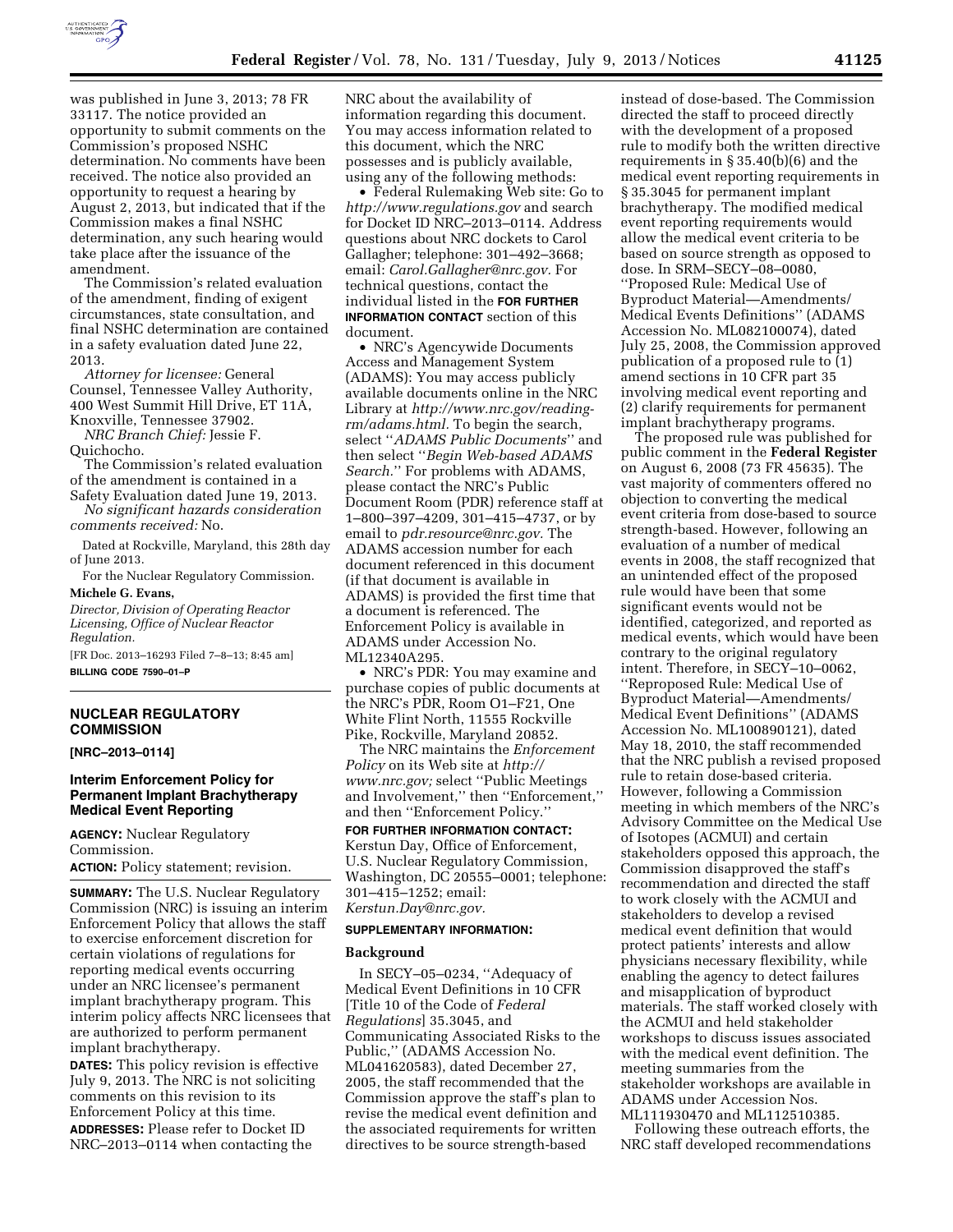in SECY–12–0053, ''Recommendations on Regulatory Changes for Permanent Implant Brachytherapy Programs'' (ADAMS Accession No. ML12072A306), dated April 5, 2012, defining separate medical event reporting criteria exclusively for permanent implant brachytherapy and, for permanent implant brachytherapy, changing from a dose-based criterion to a hybrid definition using primarily sourcestrength based criteria but also retaining certain dose-based criteria for assessing whether a medical event occurred. In SRM–SECY–12–0053,

''Recommendations on Regulatory Changes for Permanent Implant Brachytherapy Programs,'' issued on August 13, 2012 (ADAMS Accession No. ML122260211), the Commission approved these recommendations and directed that modifications be developed as part of a so-called ''expanded'' rulemaking that had begun in July 2010 to amend 10 CFR part 35. The NRC staff is currently revising the regulations in 10 CFR part 35 for permanent implant brachytherapy programs which may eliminate dosebased medical event reporting requirements for treatment sites. In the interim, the NRC has developed this policy with regard to permanent implant brachytherapy for the reasons explained below in the Discussion section of this document.

## **Discussion**

Section 35.40, *Written directives,*  provides that for permanent implant brachytherapy, the written directive must contain, before implantation, the treatment site, radionuclide, and dose; and after implantation but before completion of the procedure, the radionuclide, treatment site, number of sources, and total source strength and exposure time or the total dose.

Section 35.41, *Procedures for administrations requiring a written directive,* requires that a licensee performing medical administrations must develop, implement, and maintain written procedures to provide high confidence that, among other things, each administration is in accordance with the treatment plan, if applicable, and the written directive.

Section 35.3045, *Report and notification of a medical event,* provides the criteria that must be met for a medical administration to be reported as a medical event. Among the criteria, there is a criterion for reporting a medical event involving dose to the treatment site in § 35.3045(a)(1) which specifies a threshold based on absorbed dose variance (i.e., a comparison of the dose delivered as a result of the medical

administration with the prescribed dose) as measured in sieverts (Sv) or in rem, and a threshold for percent variance (i.e., the difference between delivered dose and prescribed dose measured as a percentage). Section 35.3045(a)(1) includes limits for both of these dose thresholds. If both limits are exceeded, a medical administration would be required to be reported as a medical event, based on an evaluation of the dose to the treatment site.

With regard to these criteria, § 35.3045(a)(1) does not currently provide separate criteria for permanent implant brachytherapy, and does not explicitly state whether, for permanent implant brachytherapy, the comparison of delivered dose to prescribed dose can be done with doses expressed as total source strength and exposure time for determining percent dose variance for the treatment site. The definition of prescribed dose for manual brachytherapy in § 35.2, *Definitions,*  permits the doses to be expressed as total source strength and exposure time as well as absorbed dose. However, § 35.3045(a)(1) specifies the threshold for delivered absorbed dose variance from prescribed dose in sieverts (Sv) or in rem. Therefore, § 35.3045(a)(1) requires that this comparison of delivered absorbed dose to prescribed dose must be performed in terms of absorbed dose to determine whether a medical event has occurred. Section 35.3045(a)(1) therefore does not provide licensees with the option to use total source strength and exposure time instead of absorbed dose when evaluating the difference between the delivered absorbed dose and the prescribed dose.

When completing the written directive after permanent implant brachytherapy implantation, the delivered dose (for the treatment site) may be expressed as total source strength and exposure time. In such a situation, in order to allow a comparison to be made between the delivered dose and the dose prescribed in the written directive, the preimplantation entry in the written directive for prescribed dose must also have been expressed as total source strength and exposure time. However, in accordance with  $\S 35.3045(a)(1)$ , medical use licensees must currently perform a treatment site medical event evaluation with both the delivered dose and the prescribed dose expressed in sieverts or rem for determination of absorbed dose variance. Therefore, if the licensee specifies treatment site doses in the written directive as total source strength and exposure time, then the licensee must also provide enough

information to allow for the absorbed dose calculation (in sieverts or rem) to ensure compliance with § 35.3045(a)(1). This creates an unnecessary burden for licensees.

The treatment site doses for therapeutic uses are large enough that if the percent variance of delivered dose from prescribed dose for the treatment site exceeds the threshold for reporting a medical event (i.e., 20 percent), then the threshold for absorbed dose variance for the treatment site (i.e., 0.5 Sv (50 rem)), will also be exceeded. Hence, the two linked criteria for a treatment site medical event in § 35.3045(a)(1) will both have been met. Therefore, the staff recognizes the need to provide regulatory relief to licensees from the current requirement, so a comparison of delivered dose to prescribed dose for determination of absorbed dose variance, with both doses expressed in sieverts or rem, is not necessary.

This interim enforcement policy provides enforcement discretion for both existing and future violations of the current  $\S 35.3045(a)(1)$  requirement relating to treatment site dose comparisons for permanent implant brachytherapy. Under this interim enforcement policy, the staff will typically exercise enforcement discretion and not cite a violation for failure to use a dose-based calculation if the authorized treatment mode is permanent implant brachytherapy and licensees use total source strength and exposure time for evaluating the existence of a medical event. This approach will allow for an effective and objective criterion for medical event reporting. In order for enforcement discretion to be exercised, however, the event cannot result in the misapplication of byproduct material. This policy does not provide regulatory relief from complying with any other aspect of § 35.3045, including the requirements for evaluation of dose to normal tissue.

Enforcement discretion would only apply in this situation if the licensee had entered both the prescribed dose and the delivered dose into the written directive in terms of total source strength and exposure time. Also, this dose comparison could only be made if the licensee's documented procedures required under § 35.41 specify use of total source strength and exposure time as the basis for the required treatment site dose comparison.

In addition, the NRC will normally exercise enforcement discretion for violations of current § 35.3045(a)(1) when the total dose to the permanent implant brachytherapy treatment site equals or exceeds 120 percent of the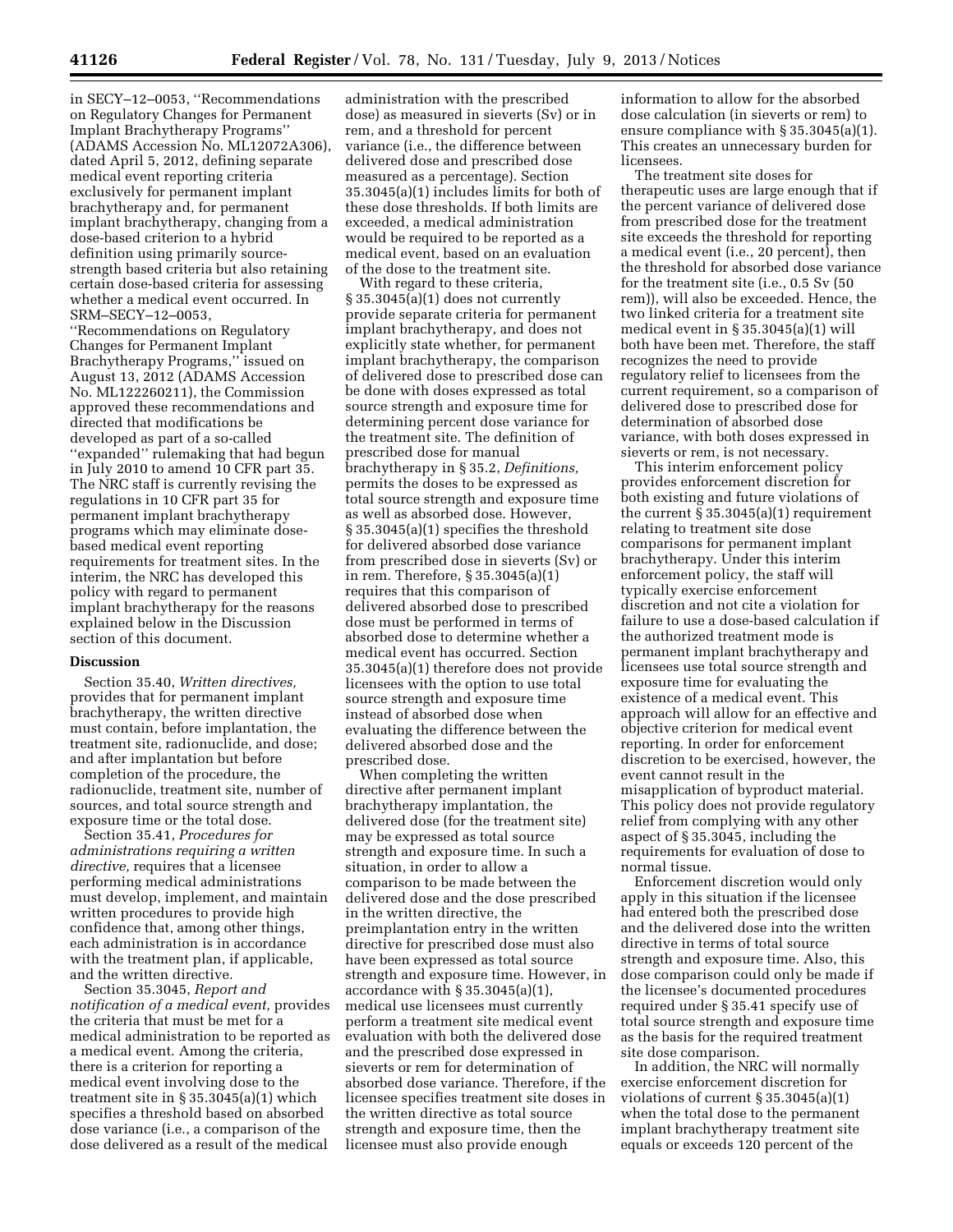prescribed dose. This enforcement discretion would only apply if: (1) The licensee used absorbed dose to compare the dose delivered to the treatment site with the prescribed dose; (2) doses to normal tissues and structures did not exceed the regulatory dose limits for reporting medical events specified in current § 35.3045(a)(3); and (3) the total dose for the treatment site was expressed in the written directive as absorbed dose. Section 35.3045(a)(1)(i) limits the variance of delivered dose from prescribed dose to less than 20 percent, so if the delivered dose variance from prescribed dose equals 20 percent or more, the delivered dose equals 120 percent or more of the prescribed dose.

As part of the ongoing 10 CFR part 35 proposed rulemaking, stakeholders have informed the NRC that variables in postimplant dosimetry studies cause calculated absorbed dose to be an unreliable metric for regulatory purposes; however, licensees have more control over delivery of the prescribed dose when using source strength and exposure time. As a result, this enforcement discretion will not apply if the total dose for the treatment site was expressed in the written directive as total source strength and exposure time. This does not change the physician's current ability to make intraoperative adjustments in the quantity of source strength implanted based on the conditions encountered during the surgical procedure and to document such adjustments in the portion of the written directive required after implantation but before completion of the procedure.

This regulatory relief does not pose a safety concern because the NRC recognizes that the overall clinical objective of permanent implant therapies is to deliver as much radiation dose as possible to the treatment site without exceeding medically-recognized dose limits for nearby normal tissues and structures (i.e., organs at risk). Licensees using this regulatory relief must evaluate dose to nearby normal tissues and structures in accordance with the requirements in § 35.3045(a)(3) to determine if a medical event has occurred. In addition, this policy is not intended to grant discretion for doses less than 80 percent of the prescribed dose. The intent of permanent implant brachytherapy is to deliver at least a minimum dose in accordance with the physician's direction; therefore, exercising enforcement discretion for an underdose would not further this intent.

Licensees shall comply with all other requirements, as applicable, unless

explicitly replaced or amended in this interim policy.

The NRC will keep this interim policy in place until the implementation date of a final rule associated with the medical event reporting requirements.

Accordingly, the NRC has revised its Enforcement Policy to read as follows:

### **Interim NRC Enforcement Policy**

## **9.3 Enforcement Discretion for Permanent Implant Brachytherapy Medical Event Reporting (10 CFR 35.3045)**

This section sets forth the interim policy that the NRC will use for medical event reporting violations under current 10 CFR 35.3045. Enforcement discretion will typically be exercised for reporting violations in the following scenarios, subject to criteria specified below, when the authorized treatment mode is permanent implant brachytherapy: (1) the licensee uses total source strength and exposure time for evaluating the existence of a treatment site medical event; or (2) the total absorbed dose to the treatment site equals or exceeds 120 percent of the prescribed dose. This policy does not provide regulatory relief from complying with any other aspect of §§ 35.41 or 35.3045, including the requirements related to the evaluation of dose to normal tissue.

The interim policy applies to violations that result from an otherwise appropriate use of total source strength and exposure time when determining the existence of a medical event and when the use of these values does not result in the misapplication of byproduct material by the licensee.

Specifically, under this interim Enforcement Policy, the NRC will normally not take enforcement action for using total source strength and exposure time to compare the dose delivered to the treatment site with the prescribed dose when evaluating whether a medical administration is a medical event under § 35.3045(a)(1) if the authorized treatment mode is permanent implant brachytherapy and all of the following criteria are met:

a. The licensee's documented procedures required under § 35.41 specify total source strength and exposure time as the regulatory evaluation values for treatment site dose comparisons;

b. The licensee entered both the prescribed dose and the delivered dose into the written directive as total source strength and exposure time; and

c. Per § 35.3045, the licensee timely reported the event based on that treatment site dose comparison, if applicable.

In addition, the NRC will normally not take enforcement action against a licensee for not submitting a medical event report when the permanent implant brachytherapy treatment site total dose equals or exceeds 120 percent of the prescribed dose. This enforcement discretion would only apply if: (1) The licensee used absorbed dose to compare the dose delivered to the treatment site with the prescribed dose; (2) doses to normal tissues and structures did not exceed the regulatory dose limits for reporting medical events specified in current § 35.3045(a)(3); and (3) the total dose for the treatment site was expressed in the written directive as absorbed dose.

This discretion will not be exercised for licensees using source strength and exposure time to compare the dose delivered to the treatment site with the prescribed dose, since it is expected that the licensee has more control over delivery of the prescribed dose when using source strength and exposure time. However, this is not intended to limit the physician's current ability to make intraoperative adjustments in the quantity of source strength to be implanted based on the conditions encountered during the surgical procedure and to document such adjustments in the portion of the written directive required after implantation but before completion of the procedure.

Licensees shall comply with all other requirements, as applicable, unless explicitly replaced or amended in this interim policy.

This interim policy will remain in place until the implementation date of a final rule associated with the medical event reporting requirements.

#### **Procedural Requirements**

### *Paperwork Reduction Act Statement*

This policy statement does not contain new or amended information collection requirements subject to the Paperwork Reduction Act of 1995 (44 U.S.C. 3501 et seq.). Existing requirements were approved by the Office of Management and Budget, approval numbers 3150–0010 and 3150– 0136.

### *Public Protection Notification*

The NRC may not conduct or sponsor, and a person is not required to respond to, a request for information or an information collection requirement unless the requesting document displays a currently valid OMB control number.

### *Congressional Review Act*

In accordance with the Congressional Review Act of 1996, the NRC has